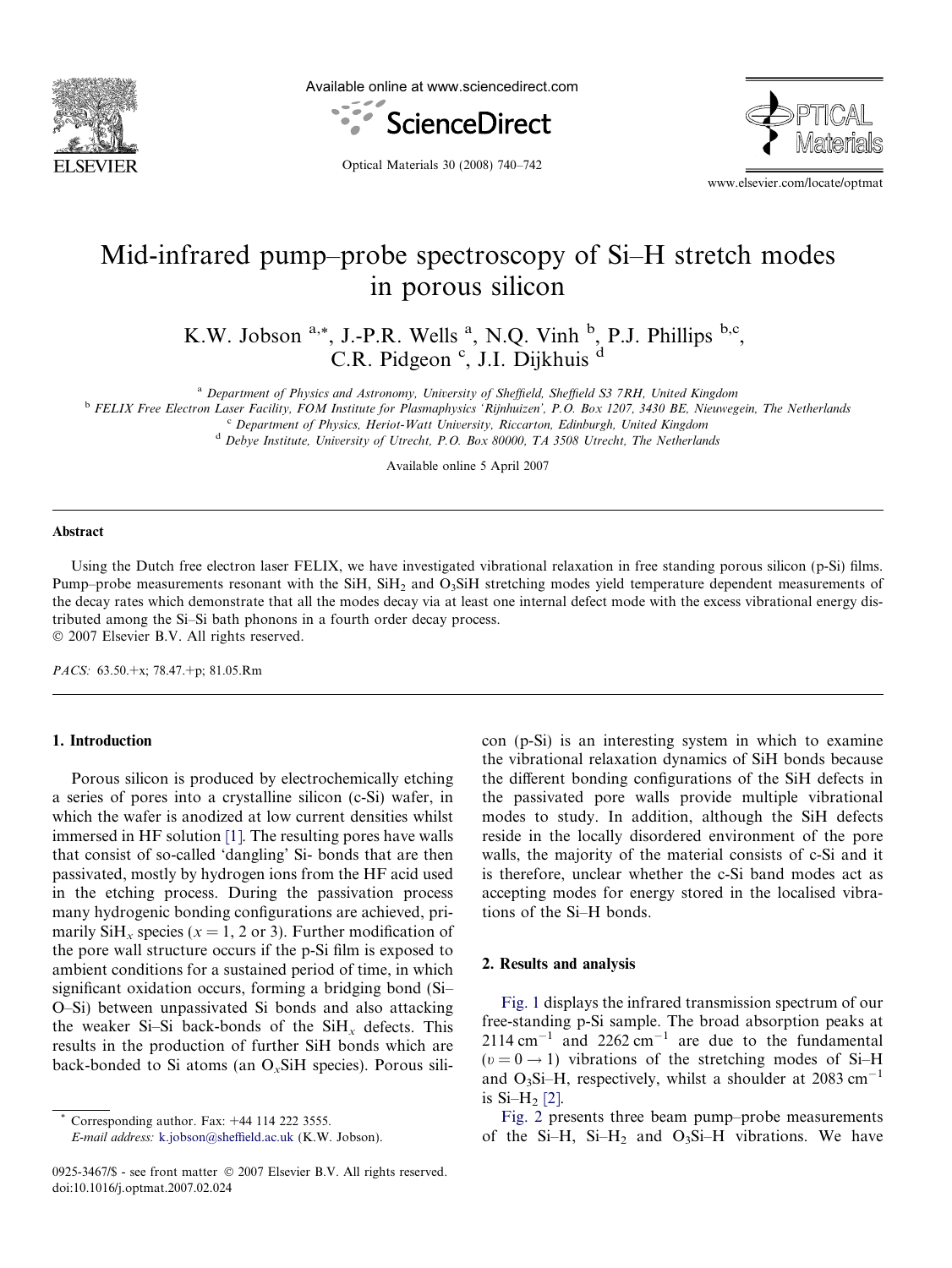<span id="page-1-0"></span>

Fig. 1. 10 K infrared transmission spectrum of a free-standing p-Si layer.



Fig. 2. 10 K pump–probe signals when resonantly exciting at wavelengths of 4.80  $\mu$ m (Si–H<sub>2</sub> stretch mode-open circles), 4.73  $\mu$ m (Si–H stretch modeopen squares) and  $4.42 \mu m$  (O<sub>3</sub>Si–H stretch mode-open diamonds).

discussed the three beam pump–probe technique extensively elsewhere [\[3\].](#page-2-0) All time resolved measurements were performed using the Dutch free electron laser (FELIX) at Nieuwegein which yields pulses as short as 300 fs. The vibrational transitions were resonantly excited at wavelengths of  $4.80 \mu m$  (Fig. 2-open circles),  $4.73 \mu m$  (open squares) and  $4.42 \mu m$  (open diamonds). The decay of the pump–probe signal when resonantly exciting the  $Si-H<sub>2</sub>$ stretch mode is a bi-exponential composed of a very fast component and then a far longer decay. We have established, by making a series of wavelength-dependent measurements of the decay times, that the slowly decaying component is the population relaxation from the  $Si-H<sub>2</sub>$ stretching mode and that the short lifetime component is due to the spectral overlap of the FELIX pulse and the low-energy tail of the Si–H stretch mode absorption profile. The lifetime of the  $Si-H<sub>2</sub>$  mode was found to be 134 ps. The decay of the pump–probe signal when resonantly exciting the Si–H and oxygen back-bonded Si–H stretch modes are both single exponentials with respective lifetimes of 33.3 ps and 17.2 ps.

Vibrational energy relaxation from a localised mode having frequency  $\omega$  into a set of lower energy accepting modes having frequency  $\omega_i$  is described by the expression [\[4\]:](#page-2-0)

$$
[T_1(T)]^{-1} = [T_1(0)]^{-1} \left( \frac{\exp(\hbar \omega / k_B T) - 1}{\prod_i [\exp(\hbar \omega_i / k_B T) - 1]} \right), \tag{1}
$$

where  $T_1(0)$  is the vibrational population decay time at a temperature of  $0 K$  (approximated by our  $10 K$  values). Fitting this expression to our temperature dependent measurements of  $T_1$  for the three SiH defect modes determines the appropriate vibrational relaxation pathways. This is presented in Fig. 3a–c.

Fig. 3a shows the temperature dependent decay rate of the Si-H<sub>2</sub> stretch mode at 2083 cm<sup>-1</sup>. The dashed-dotted curve represents a simplistic assumption of decay into five equal energy  $(417 \text{ cm}^{-1})$  Si-Si vibrations. This gives poor account of the data as does any other combination of five Si–Si vibrations, pointing to a lower order decay process. The dotted curve assumes decay into two scissor modes  $(906 \text{ cm}^{-1})$  and a 267 cm<sup>-1</sup> Si-Si vibration, underestimating the experimental trend. The two 'best-fit' assumptions are shown by the solid and dashed curves, which represent



Fig. 3. Temperature dependence of the population relaxation rate  $1/T_1$  of (a) the Si–H<sub>2</sub> stretch mode, (b) the Si–H stretch mode and (c) the  $O_3S$ i–H mode. The circles are the measured lifetimes whilst the lines are fits of Eq. (1). For details of the fits, see the text.